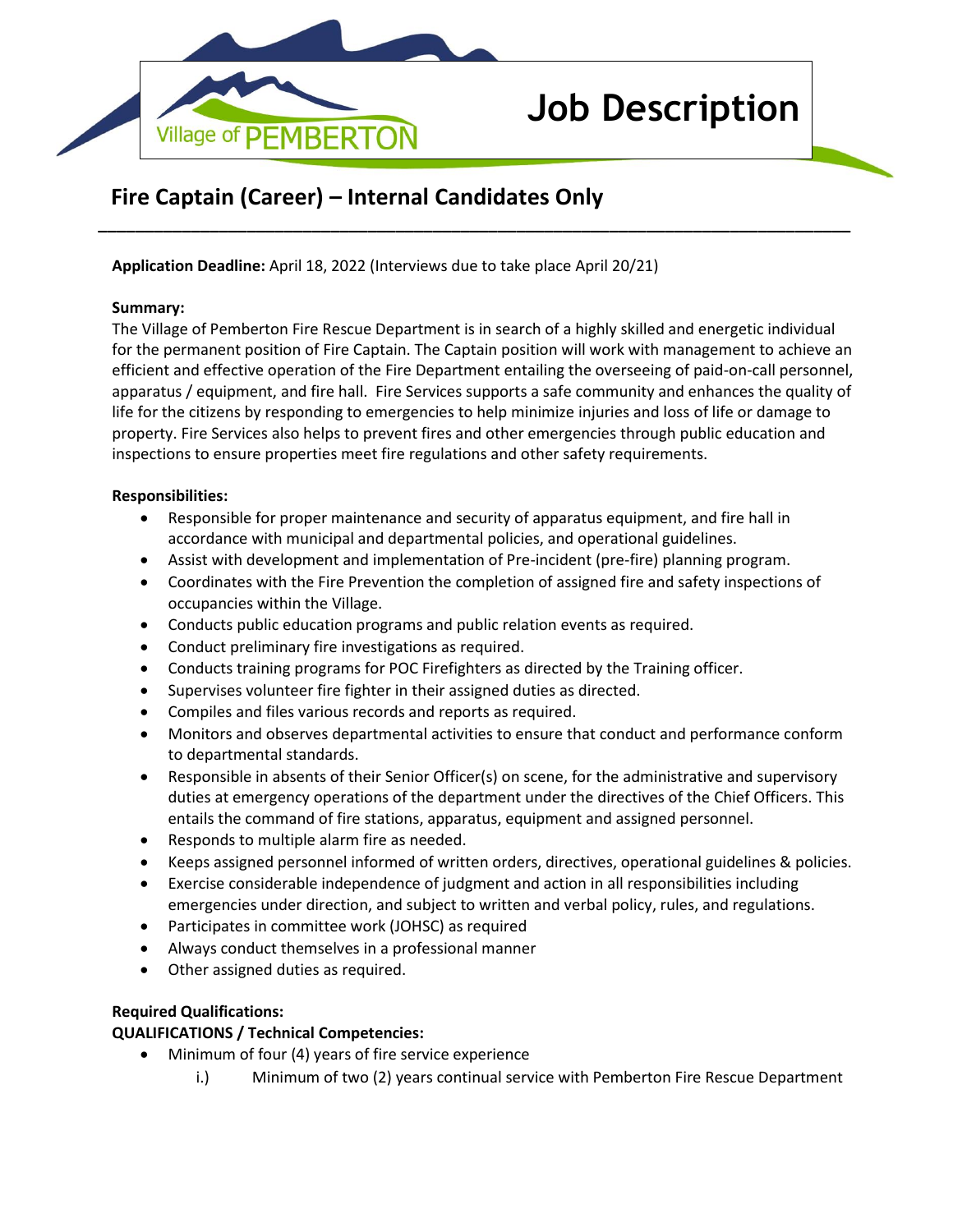- ii.) Additional two (2) years fire service experience from another department may be used (documented time with department served)
- Leadership and / or Supervisory skills are required.
- First Responder Certified with AED, and Spinal endorsements.
- Qualified driver/operator
- Competent in use of all tools & equipment
- Fire Fighter Level II
- Current certification of Hazardous Materials Operations or higher certification
- Incident Command 200 or higher certification
	- o Obtain a minimum of 3 hours of Incident Command Training per year
- Fire Officer Levels I or higher certification
- Fire Service Instructor Level 1 or higher certification
- Obtain a minimum of 75 percent of training per year through departmental training
- Valid BC Class 5 Driver's License.
- Successful completion of a Criminal Record check.
- Knowledge of fire and public safety education, fire service operation, and emergency management.
- Knowledge of Microsoft and social media application software.
- Able to use information technologies (computers, mobile devices, etc.) including familiarity with presentation development tools, education programs, and social media applications.

# **Knowledge, Skills, Abilities:**

- Extensive knowledge of goals, objectives, mission, vision, and values of the Pemberton Fire Rescue; extensive knowledge of effective techniques and methods to control and manage. Working with people, the public, and groups.
- Extensive knowledge of effective operation of department; policies and procedures, skill in methods and techniques of firefighting, fire suppression and control. Ability to create effective working relationships with members, ability to communicate effectively both verbally and in writing
- Extensive knowledge of apparatus operations with ability to trouble shoot problems. Knowledge of fire pumps and firefighter equipment with the ability to train other in use.
- The ability to understand and resolve interdepartmental relations and or conflicts that may arise.

# **Behavioral Competencies include but not limited to:**

- Inclusiveness
- Analytical Thinking
- Excellent Communication Skills
- Concern for Order and Quality
- Customer Service Orientation
- Listening and Responding
- Self Confidence
- Team Leadership
- Teamwork and Cooperation
- Value Diversity

Job Description - Updated April 2022 Fire Captain (Career) Page 2 of 3